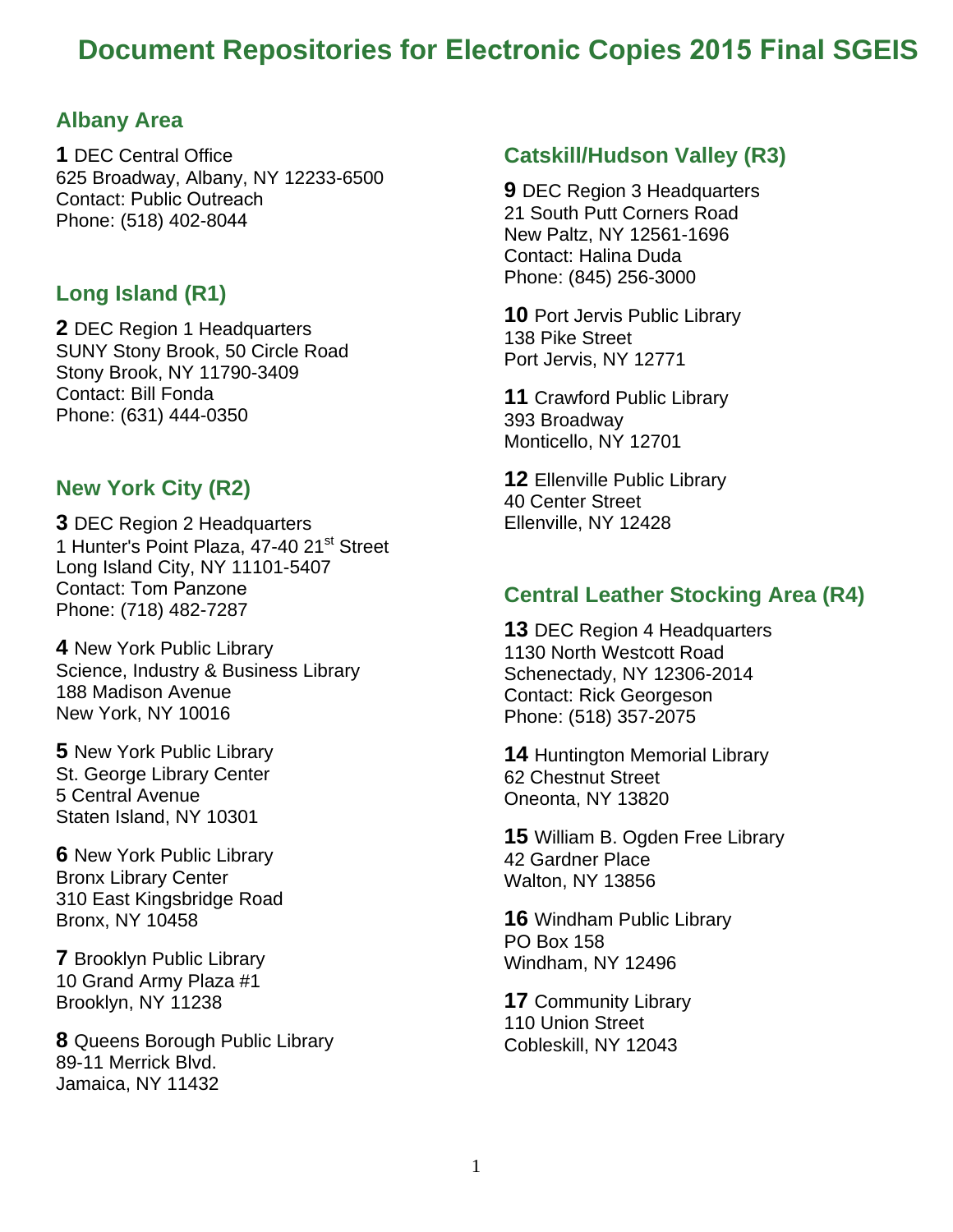# **Adirondacks (R5)**

**18** DEC Region 5 Headquarters 1115 State Route 86 Ray Brook, NY 12977-0296 Contact: David Winchell Phone: (518) 897-1211

## **Thousand Islands (R6)**

**19** DEC Region 6 Headquarters 317 Washington Street Watertown, NY 13601 Contact: Stephen Litwhiler Phone: (315) 785-2252

### **Syracuse Area (R7)**

**20** DEC Region 7 Headquarters 615 Erie Boulevard West Syracuse, NY 13204-2400 Contact: Diane Carlton Phone: (315) 426-7403

**21** DEC Region 7 Sub-Office 1285 Fisher Ave Cortland, NY 13045 Contact: Jerry Rasmussen Phone 607 753-3095

**22** DEC Region 7 Kirkwood Sub-Office 1697 NY Route 11 Kirkwood, NY 13795 Contact: Barbara Small Phone: (607) 775-2545

**23** DEC Region 7 Sherburne Sub-Office 2715 State Route 80 Sherburne, NY 13460 Phone: (607) 674-4017

**24** Broome County Public Library 185 Court Street Binghamton, NY 13901

**25** Onondaga Co. Public Library The Galleries of Syracuse Local History & Genealogy Department 447 S. Salina Street Syracuse, NY 13202

**26** DeWitt Community Library 3649 Erie Blvd East DeWitt, NY 13214

**27** Guernsey Public Library 3 Court Street Norwich, NY13815

**28** Morrisville Public Library 87 East Main Street Morrisville, NY 13408

**29** Cortland Free Library 32 Church Street Cortland, NY 13045

**30** Tompkins County Public Library 101 East Green Street Ithaca, NY 14850

**31** Candor Public Library 2 Bank Street Candor, NY 13743

**32** Seymour Public Library 176-178 Genesee Street Auburn, NY 13021

**33** Coburn Free Library 275 Main Street Owego, NY 13827

**34** Southworth Library 24 West Main Street Dryden, NY 13053

**35** Newfield Public Library 198 Main Street PO Box 154 Newfield, NY 14867

### **Avon/Rochester Area (R8)**

**36** DEC Region 8 Headquarters 6274 Avon-Lima Road Avon, NY 14414-9519 Contact: Linda Vera Phone: (585) 226-5326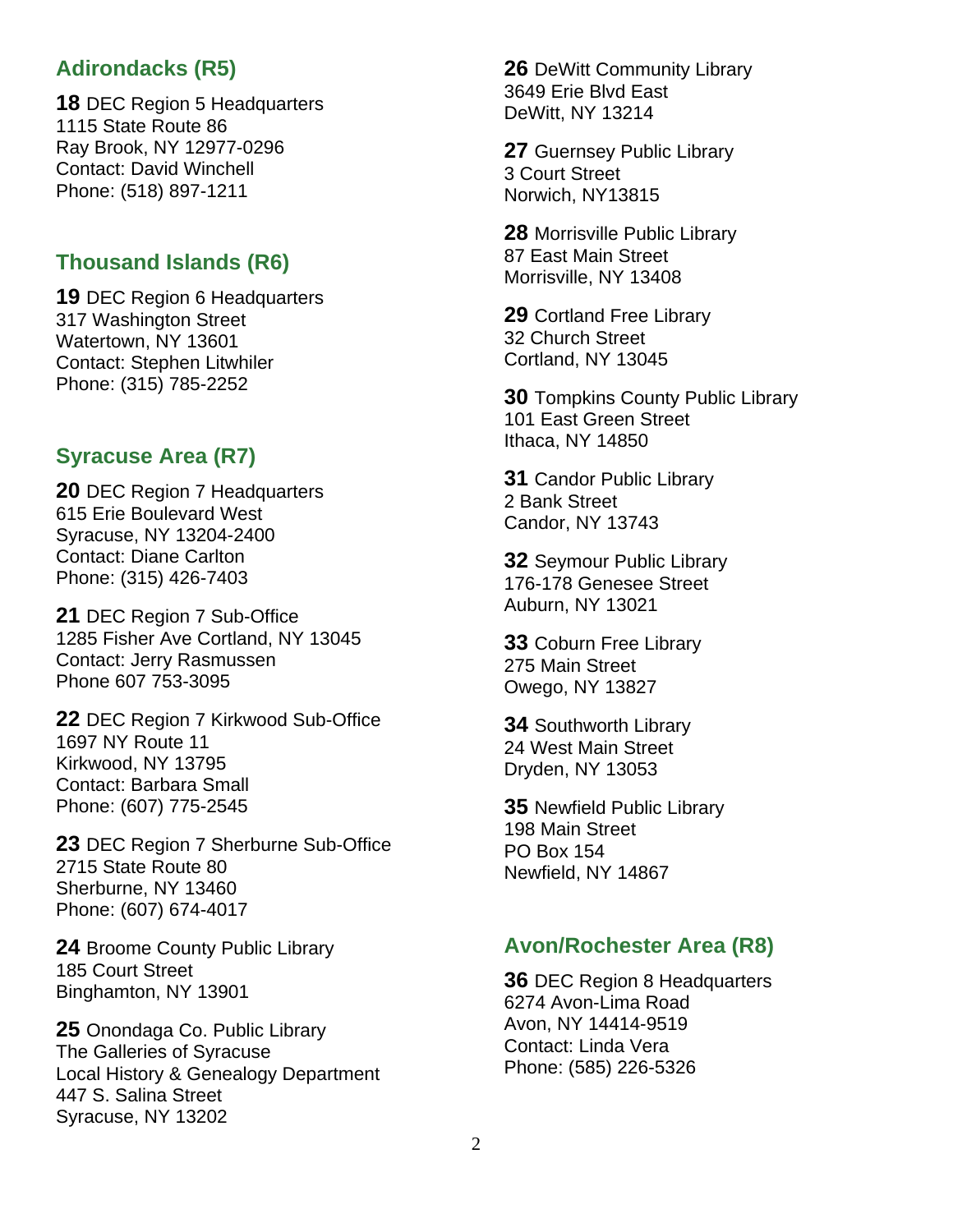**37** DEC Region 8 Bath Sub-Office 7291 Coon Road Bath, NY 14810 Contact: Phil Faber Phone: (607) 776-2165

**38** Steele Memorial Library 101 E. Church Street Elmira, NY 14901

**39** Watkins Glen Library 610 S. Decatur Street Watkins Glen, NY 14891

**40** Dormann Library 101 West Morris Street Bath, NY 14810

**41** Penn Yan Public Library 214 Main Street Penn Yan NY 14527

**42** Richmond Memorial Library 19 Ross Street Batavia, NY 14020

**43** Wood Library 134 North Main Street Canandaigua, NY 14424

**44** Seneca Falls Library 47 Cayuga Street Seneca Falls, NY 13148

### **Buffalo Area (R9)**

**45** DEC Region 9 Headquarters 270 Michigan Avenue Buffalo, NY 14203 Contact: Megan Gollwitzer Phone: (716) 851-7201

**46** DEC Region 9 Allegany Sub-Office 182 East Union Street Allegany, NY 14706 Contact: Christopher Miller Phone: (716) 372- 0645

**47** DEC Region 9 Belmont Sub-Office 5425 County Route 48 Belmont, NY 14813 Phone: (585) 268-5392

**48** Olean Public Library 134 North Second Street Olean, NY 14760

**49** Erie County Public Library 1 Lafayette Square Buffalo, NY 14203

**50** James Prendergast Library 509 Cherry Street Jamestown, NY 14701

**51** Ellicottville Memorial Library 6499 Maples Road Ellicottville, NY 14731

**52** Warsaw Public Library 130 N. Main Street Warsaw, NY 14569

**53** Belmont Literary & Historical Society Free Library 2 Willets Avenue Belmont, NY 14813